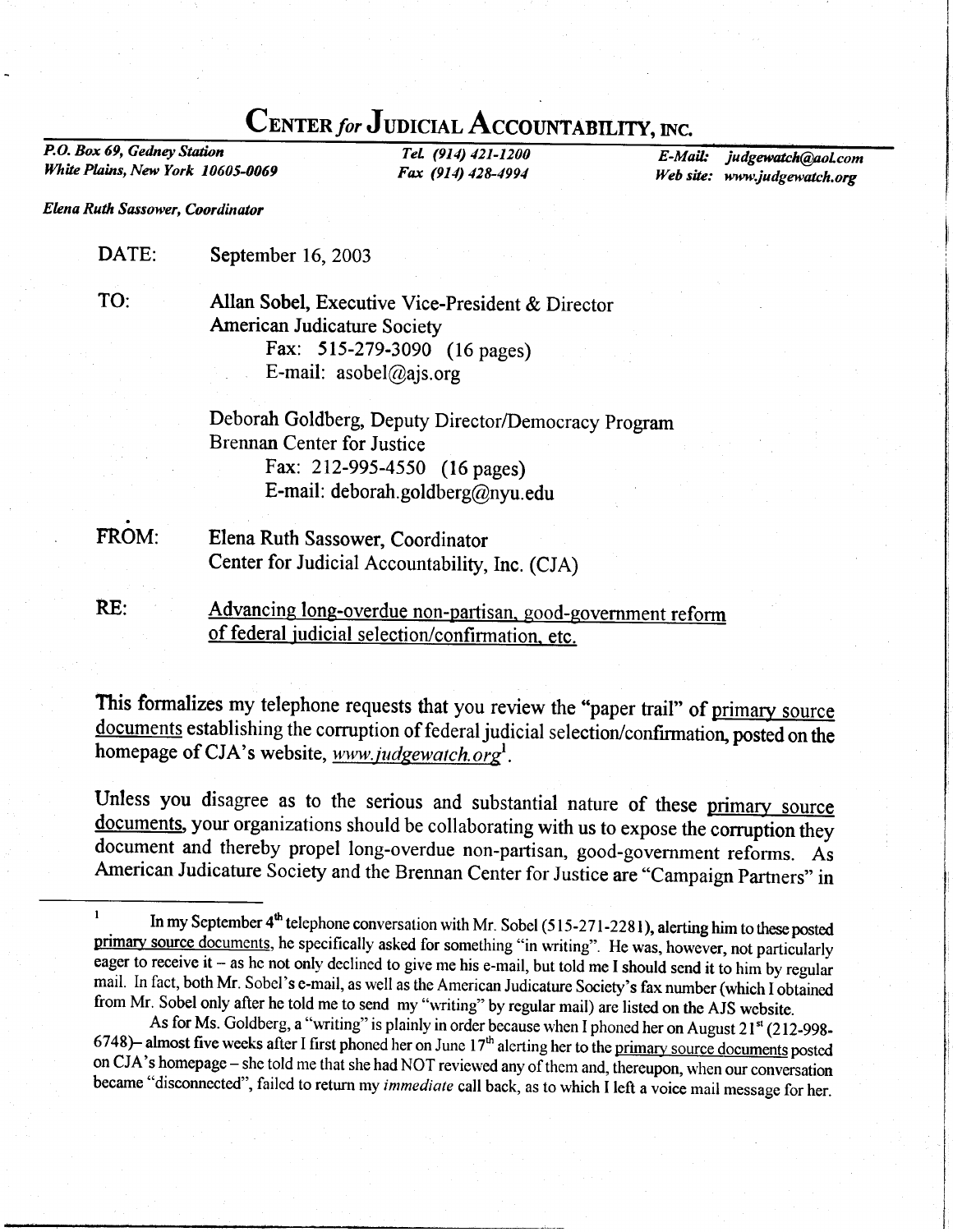American Judicature Society/Brennan Center Page Two September 16, 2003

the Justice at Stake Campaign and have worked with The Constitution Project<sup>2</sup>, also a "Campaign Partner", you plainly recognize the importance of collaborative associations. For this reason – as well as for reasons of fairness – your organizations are each indicated recipients of my September  $10^{th}$  letter to Barbara Reed, Director of The Constitution Project's Courts Initiative. A copy of that September  $10^{th}$  letter is enclosed, as is a prefatory transmittal memo to recipients. As has always been CJA's practice, I invite your response. In particular, I invite your response to the assertions in my letter: I

- (l) that "the meticulous, fully-documented nature of CJA's work on the twin issues of judicial independence and accountability" has earned us a place beside you as a "Campaign Partner" in the Justice at Stake Campaign (at pp. 1-2); and
- (2) that "the ONLY response we have ever gotten from...American Judicature Society [and] Brennan Center for Justice...to whom, time and again, we have reached out with primary source materials documenting the corruption of judicial selection and discipline – is a cold should refusal to even discuss the materials." (at  $p$ . 5)

My September  $10^{th}$  letter to Ms. Reed summarizes that the corruption of federal judicial selection/confirmation has culminated in a criminal case against me for "disruption of Congress". In our phone conversations, I alerted you to this criminal case – and its catalytic potential to power long-ago made, but *unimplemented* recommendations for non-partisan, good-government reform of the federal legal and other assistance, posted on our website homepage. A copy of that memo is part of my September  $10^{th}$  letter to Ms. Reed.

So that there is no doubt on the subject, I herein make explicit my telephone requests that American Judicature Society and the Brennan Center for Justice also provide me with legal

<sup>3</sup> These include the same *unimplemented* recommendations which, to no avail, I brought to American Judicature Society's attention, more than six years ago, inviting it to join a non-partisan coalition effort to secure th

<sup>&</sup>lt;sup>2</sup><br>Illustrating this participation: American Judicature Society's then Director of its Center for Judicial<br>Independence, Charles Gardiner Geyh, served as reporter to The Constitution Project's Task Force on the<br>Distinctio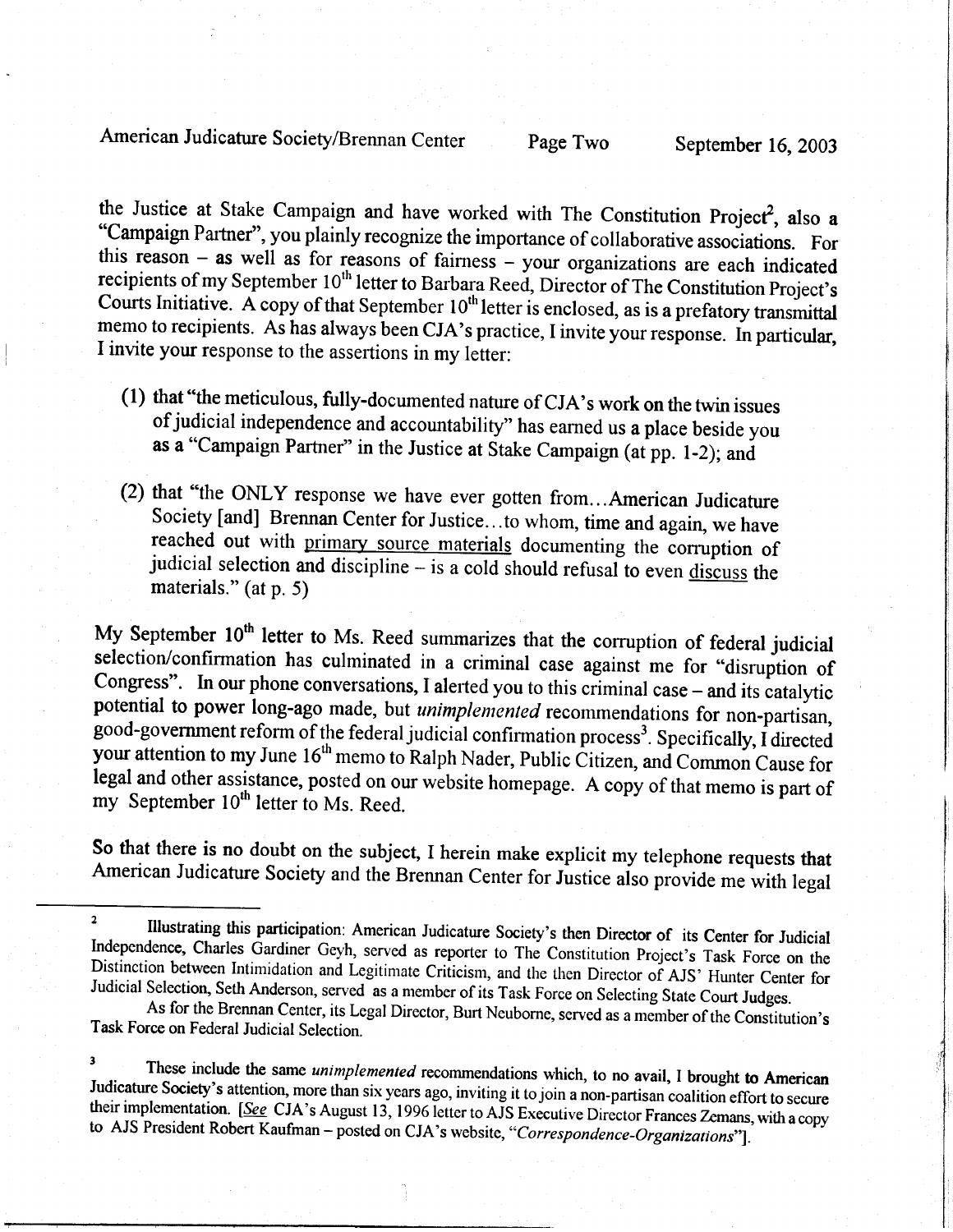and other assistance. This would include by "expert" evaluation of the most important of CJA's homepage documents -- our March 26, 2003 written statement to the American Bar Association and Association of the Bar of the City of New York - thereafter furnished to New York Home-State Senators Schumer and Clinton, the Senate Judiciary Committee, and President Bush, as well as brought to the attention of Senate Majority Leader Frist and Senate Minority Leader Daschle, among others. Such "expert" evaluation of the March 26<sup>th</sup> statement should attest to what is obvious from its most cursory examination -- that the statement is, on its face, dispositive of nominee unfitness, by any cognizable standard – REQUIRING INVESTIGATION of the referred-to substantiating documents AND FINDINGS based thereon.

Of course, each of your organizations possess more than the expertise to attest to the statement's facial merit, warranting investigation and findings. You also possess a significant portion of the substantiating documents - which have been in your possession for years. In 1998, I transmitted to you the *unopposed* cert petition and supplemental brief in the federal case Doris L. Sassower v. Hon. Guy Mangano, et al. and, in 2001, I transmitted to you the intermediate appeal papers in the state case, Elena Ruth Sassower, Coordinator of the Center for Judicial Accountability, Inc., acting pro bono publico, against commission on Judicial Conduct of the State of New York. These transmittals were to substantiate CJA's requests for your amicus and other assistance in those cases, based on record evidence of judicial and governmental corruption so systemic as to wipe out touted safeguards for ensuring judicial independence and accountability. This is reflected by my exchange of correspondence with your organizations - posted on CJA's website<sup>4</sup>. As established therein, you not only refused to provide *amicus* and other assistance, but refused to discuss with us the evidentiary significance of ANY of the transmitted record documents.

The federal *Mangano* case and my state *Commission* case underlie the March  $26<sup>th</sup>$  statement<sup>5</sup> – thereby reinforcing your professional obligation to FINALLY confront the <u>devastating and</u> irrefutable empirical evidence they present. As identified by the statement (fn. 12), these two cases are "companion cases", establishing, on federal and state levels, "the corruption of ALL avenues of redress for judicial misconduct". Although a substantial portion of the record of

 $\ddot{\mathbf{4}}$  $\frac{See}{See}$  Correspondence: Organizations – with its entries for American Judicature Society and Brennan Center for Justice, as well as Correspondence: Academia-Professor Charles Gardiner Geyh.

<sup>5</sup> As pointed out by the statement (at pp. 17-18), the <u>unopposed</u> cert petition and supplemental brief in the federal *Mangano* case are not only physically part of my state *Commission* case – but were part of the facial meritorious judicial meritorious complaint, whose dismissal by the Commission, without investigation, generated my lawsuit against it.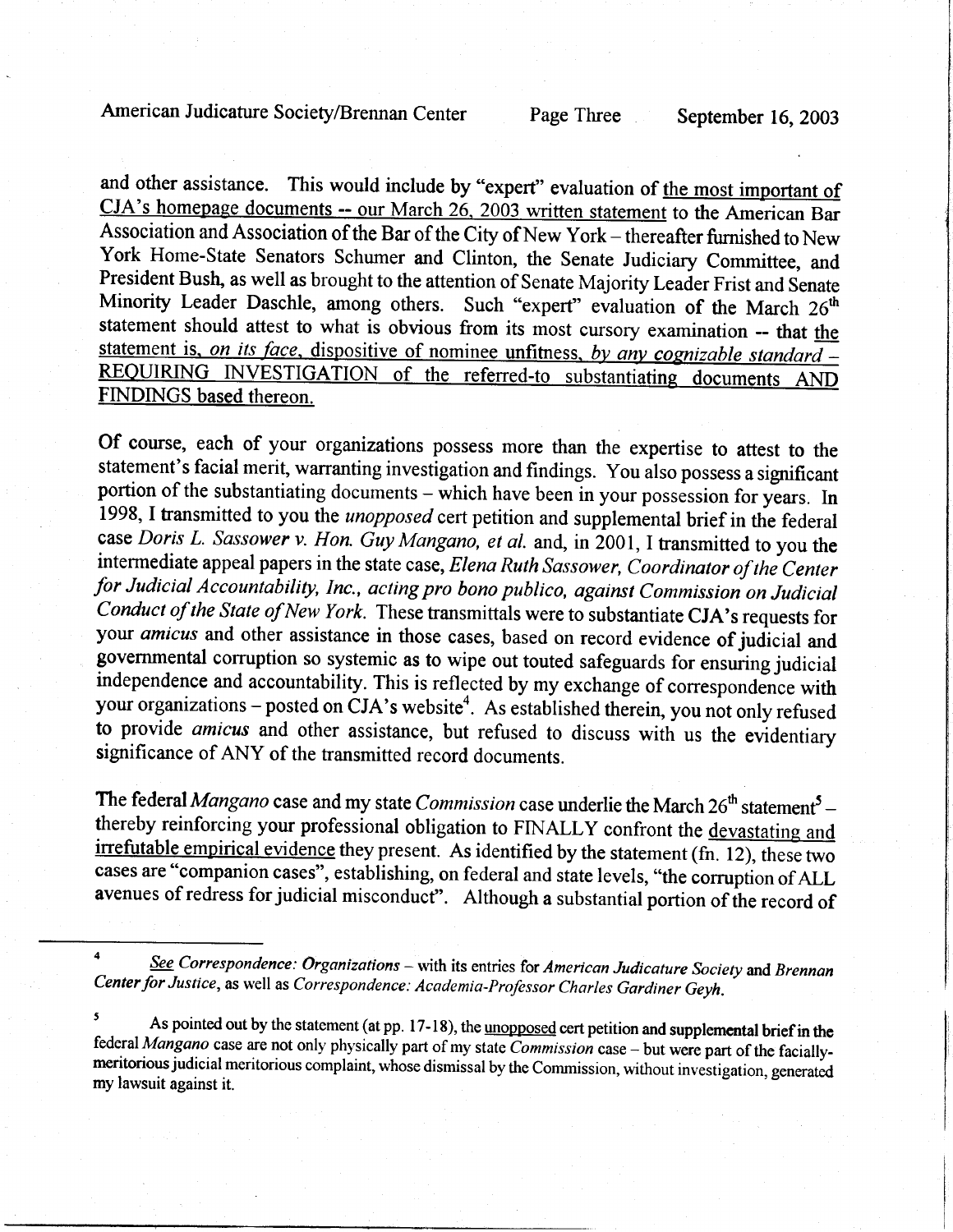## American Judicature Society/Brennan Center Page Four September 16, 2003

these cases is posted on CJA's website<sup>6</sup>, I am ready to supply you with "hard copies" of the full record -- supplementing the key portions of the record which, presumably, you still have -as they were not returned to us. Needless to say, whether or not you request such "hard copies" for purposes of substantiating the truth and accuracy of the March  $26<sup>th</sup>$  statement, your obligation is to bring the existence of such comprehensive record proof to the attention of scholars and researchers affiliated with your organizations so that their scholarship and your advocacy on judicial independence and accountability, as likewise on judicial selection and discipline, may be informed by the empirical, on-the-ground reality that has heretofore been ABSENT<sup>7</sup>.

By copy of this memo to The Fund for Modern Courts -- an indicated recipient of my September  $10^{th}$  letter to Ms. Reed for the same reasons as your organizations are recipients - I also invite its response to the two abo to it. Like your organizations, The Fund is well familiar with the meticulous, fully-<br>documented quality of CJA's work on judicial independence and accountability – a substantial<br>quantity of which we have provided it, ove Modern Courts].

The Fund possesses a more extensive portion of the record of my state Commission case than<br>American Judicature Society and the Brennan Center -- including the final two final motions,<br>whose dispositive significance is foc State Commission on Judicial Conduct". This, as a follow-up to the question I had publicly asked during the program as to whether The Fund would review the underlying litigation files and

"deny and dispute what they show: that the Commission is corrupt, that it has

<sup>6</sup> See Test Cases: federal (Mangano) - state (Commission) - so-named because they purposefully "tested" all touted checks on judicial misconduct  $-$  and documented their complete worthlessness.

<sup>7</sup> The American Judicature Society purports to be "building knowledge through empirical research on justice system issues", including by an "Elmo B. Hunter Citizen Center for Judicial Selection" that "conducts, synthesize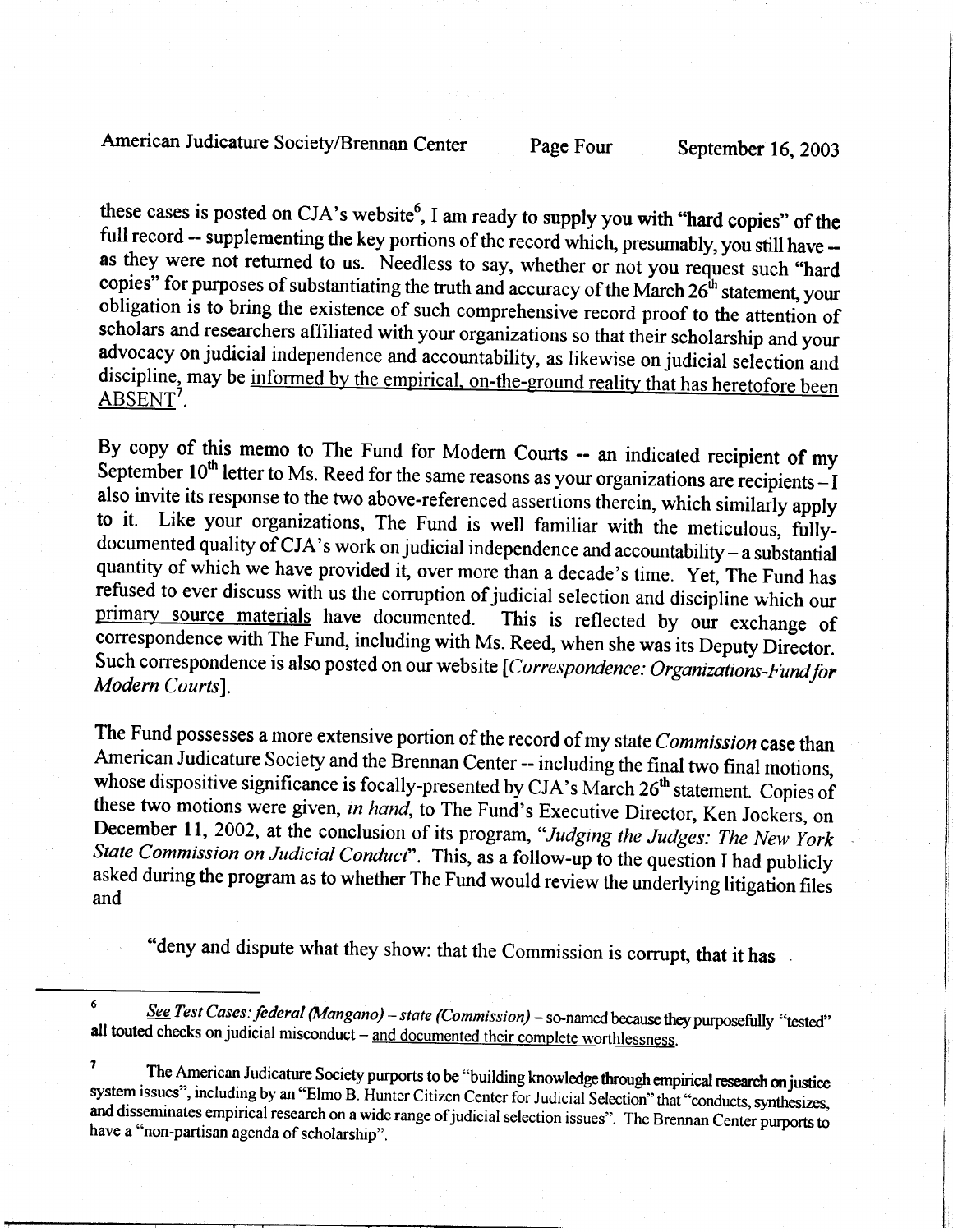corrupted the judicial process, and [that] it has been the beneficiary of a series of fraudulent judicial decisions without which it would not have survived several court challenges." [See transcription of the full exchange, posted on CJA's website: under "Correspondence: Organizations-Fund for Modern Courtsl.

As CJA's March 26<sup>th</sup> statement is largely focused on my state *Commission* case – and Mr.<br>Jockers has heretofore NOT responded to my publicly-asked question as to whether The Fund<br>will review the case record – it is appr  $26<sup>th</sup>$  statement, and, in particular, to the two focally-presented, dispositive motions I personally handed to Mr. Jockers - and as to which, nine months later, he has not even commented<sup>8</sup>.

Finally, as American Judicature Society, Brennan Center for Justice, and the Fund for Modern Courts all purport to concern themselves with "improving" judicial selection-withAmerican Judicature Society and the Fund explicitly "pushing" for the elimination of judicial elections in favor of "merit selection" appointment - a position espoused by The Constitution Project-your requested examination of the r substantiating the truth and accuracy of CJA's March 26<sup>th</sup> statement will have the further<br>salutary result of forcing you to confront the hoax of "merit selection" to New York's highest<br>state court, which that case RESOUN selection" proposals.

Please let me hear from you expeditiously.

 $E$ Cong  $\epsilon$  $A$ 

cc: The Fund for Modern Court

ATT: Ken Jockers, Executive Director

By Fax: 212-541-7301 (16 pages) By E-Mail: jockers@moderncourts.org All indicated recipients of CJA's September 10, 2003 letter to Barbara Reed

<sup>&</sup>lt;sup>8</sup><br>As pointed out by the March  $26<sup>th</sup>$  statement (p. 19), "even without the underlying record, [these two<br>motions] permit verification of their selection cannot be seen to be a selected on the underlying record, [the motions] permit verification of their salient aspects by virtue of their annexed exhibits and lengthy record excerpts".